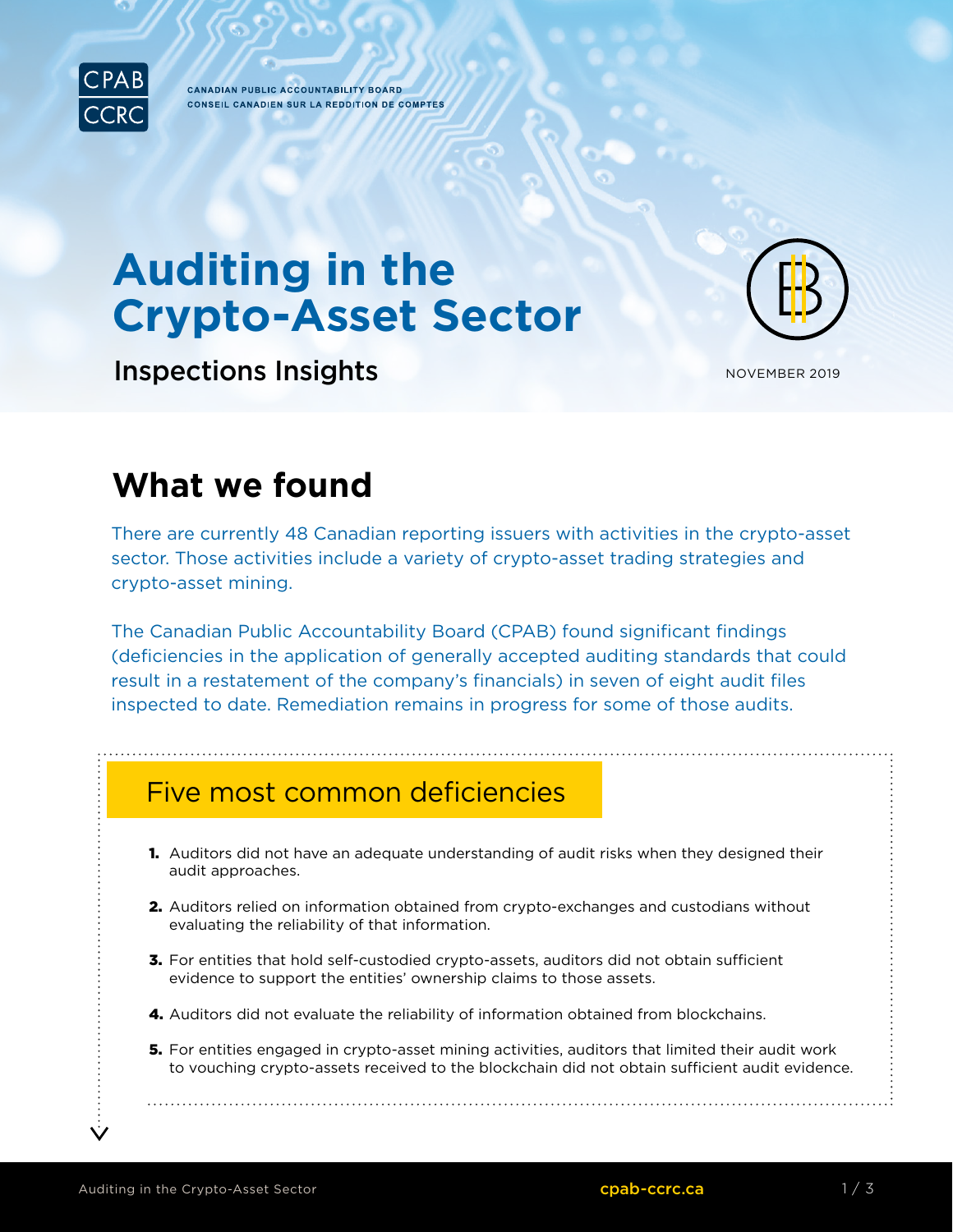#### **1. Risk assessment during audit planning**

Several auditors did not obtain an adequate understanding of the audit risks of the entities under audit.

For example, for entities that hold a wide variety of crypto-assets, some auditors failed to identify the unique risks applicable to each material class of crypto-assets including whether information obtained from each applicable blockchain can be relied on as audit evidence in their audits.

A root cause of many of our inspection findings is the lack of involvement of blockchain and cryptography experts during the audit planning phase to help auditors identify audit risks and design an appropriate audit approach.

#### **2. Reliability of information from crypto-exchanges and custodians**

When an entity (user entity) uses a crypto-exchange or custodian, it is often relying on the effective operation of the underlying infrastructure of these service organizations to safeguard its assets and to maintain adequate records of its crypto-asset balances and transactions.

Several user entity auditors (user auditors) did not obtain an adequate understanding of the nature and significance of the services provided by service organizations to user entities and their relevance to their audits. Those auditors inappropriately relied on information obtained from these service organizations as audit evidence, including crypto-asset transactional data and custodial records, without additional testing.

Canadian Auditing Standard (CAS) 402, *Auditing Considerations Relating to an Entity Using a Service Organization*, deals with the responsibility of a user auditor to obtain sufficient appropriate audit evidence when a user entity uses the services of one or more service organizations. CAS 402 expands on how the user auditor applies CAS 315, *Identifying and Assessing the Risks of Material Misstatement through Understanding the Entity and Its Environment*, and CAS 330, *The Auditor's Responses to Assessed Risks*.

When the user auditor's risk assessment includes an expectation that internal controls at a service organization are operating effectively to address risks relevant to the user entity's audit, the user auditor is required to test the operating effectiveness of those controls directly or rely on related testing performed by other auditors (i.e., service auditors' reports, etc.).

#### **3. Ownership of crypto-assets**

The pseudonymity of blockchains poses a unique challenge for auditors; it is difficult to associate the real-world identity of the owner of a crypto-asset to the string of alphanumeric characters that represents the owner's pseudonymous identity on the blockchain.

A fundamental audit risk is that the rightful owner of a crypto-asset could share its private key with others. Multiple parties with access to the private key could then assert an ownership claim over the related crypto-assets.

We found deficiencies in the audit work intended to test that crypto-assets held in self-custody by entities were in fact their assets. Auditors appropriately verified that each entity had access to the private keys that controlled the related crypto-assets. However, because access does not necessarily imply ownership, those auditors failed to obtain sufficient audit evidence to support the entity's ownership claim.

In most cases auditors will also need to test the design and operating effectiveness of those internal controls put in place by management that help to establish the entity's ownership claim to their crypto-assets.